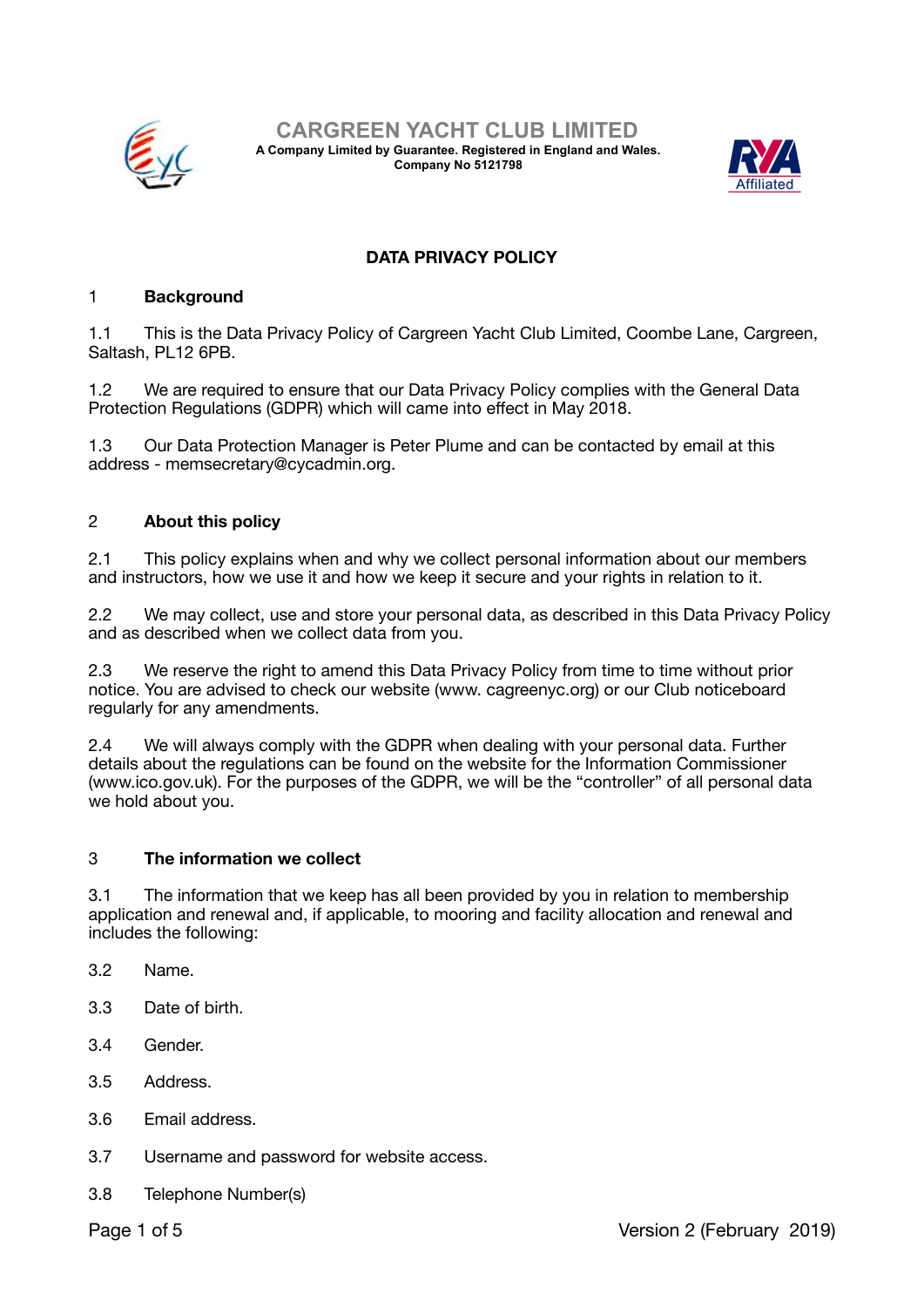3.9 Membership Secretary Notes: Skills, qualifications and experience Membership number and type

3.10 Moorings Officers Notes: Mooring number and details of other facilities (if allocated) Boat name, sail number, SSR no. and boat specifications Tender identification mark

3.11 Treasurer's Notes :

GoCardless Direct Debit reference number and date created Record of financial transactions with the Club, subscriptions and fees

3.12 Cadet's Notes: Information being provided with explicit consent by parents on the Cadet Membership & Health Declaration and Parental Consent Form in Box number:-

BOX 1: Details of any medication, allergies or medical treatment (Special Category Data) BOX 2: Details of special assistance or some form of reasonable adjustment to be able to take part in cadets (Special Category Data)

BOX 4: Swimming ability.

BOX 5: Explicit consent for photographs or video

BOX 7: Social Media closed group (Facebook) profile of parents or of cadet, if of age.

3.13 Photographs of Club activities which may include members and/or their boats. Explicit permission optional on Club Membership Form. This is for photographs published by the club in any form only. Photographs published by members cannot be controlled.

### 4 **How we hold data**.

4.1 Data about you is held on electronic databases and in paper form.

4.2 Cadet Membership Forms with possible Special Category Data are only held in paper copy in a locked file box held in the Cadet Cupboard. Cadet details are NOT stored in the Club electronic database..

### 5 **The purposes for which we hold data**

5.1 To manage the member's membership of the Club.

5.2 To have an understanding of the age and gender demographic of the Club for future development purposes.

5.3 To have an understanding of the skills and qualifications and experience of members in order to assist in selection of managers and officers of the Club.

5.4 To manage duty rosters such as Boatwatch

5.5 For the purpose of allocating moorings and other clubs facilities, managing the mooring operation, raising relevant fees and managing the Boatwatch operation.

5.6 To make reports to the RYA.

5.7 To share data with the RYA in order for them to commission surveys of members and former members (the latter for up to two years after leaving the Club) see section 8.3 below.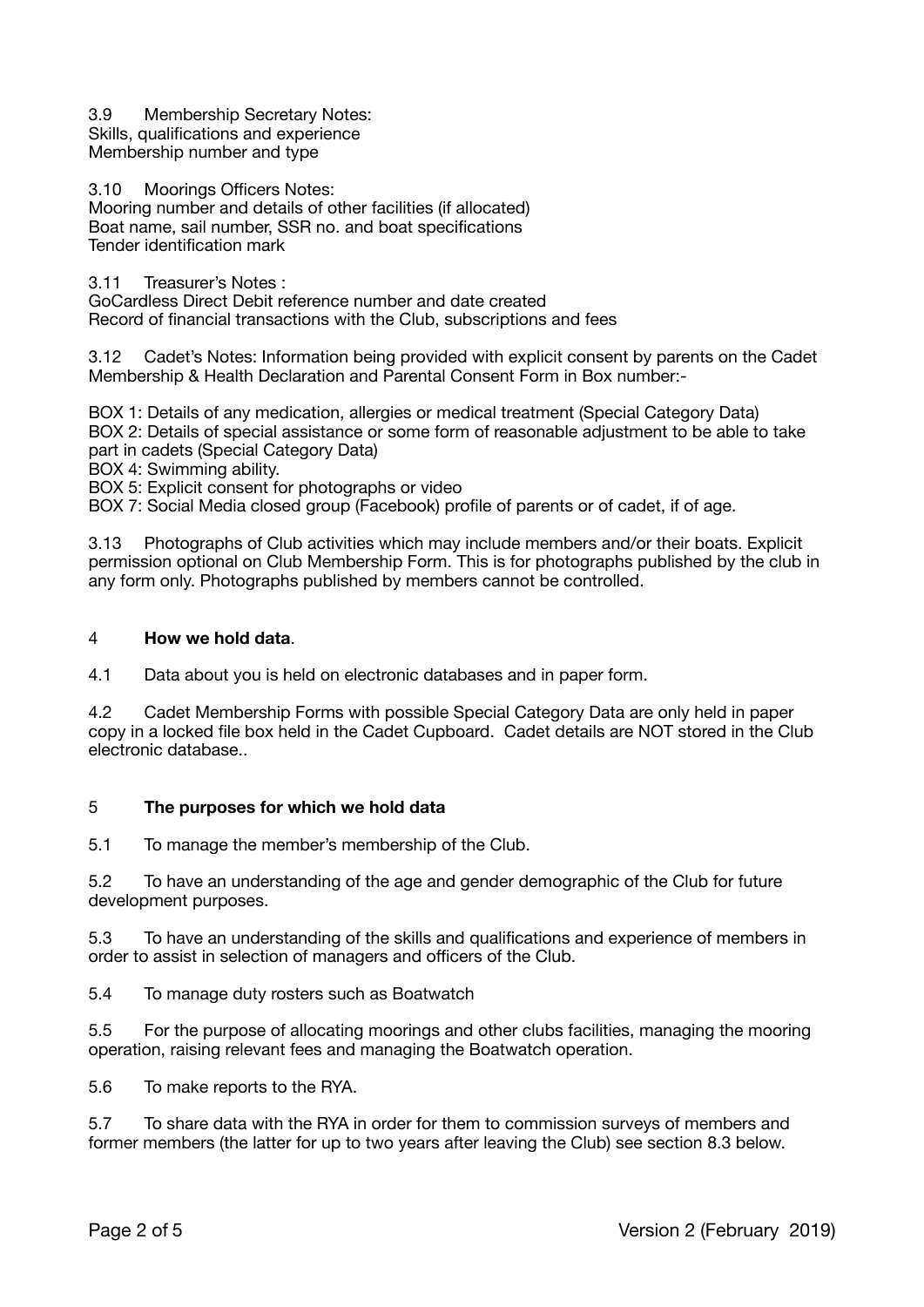5.8 For managing entries to and results of Challenges, Races and Regattas and to share results with other clubs, class associations, and the RYA and the provision of results to local and national media.

5.9 To post images to the Club's website.

5.10 To promote Club events within the membership.

5.11 Cadet Membership & Health Declaration and Parental Consent Forms, BOX 1 & 2 with possible Special Category Data provided expresses explicit consent for attending to your child's safety in case of sickness or Emergency whilst they are taking part in club activities or communication about club activities.

5.12 Cadet parents or cadets social media profile if of age, for communication on closed social media group.

5.13 To allow the instructors to record the individual cadet progress through the RYA Youth Scheme.

### 6 **The legal basis of processing**

6.1 To deliver the Club's contract with the member.

6.2 For the purposes of our legitimate interests in operating the Club.

6.3 For the purposes of the legitimate interests of the RYA in its capacity as the national body for all forms of boating.

6.4 To ensure that we can provide sufficient facilities (including changing rooms and toilets) for each gender.

6.5 For the purposes of our legitimate interests in holding Challenges, Races and Regattas.

6.6 For the purposes of our legitimate interests in promoting the Club. For the purposes of our legitimate interests in operating the Club and / or the legitimate interests of the RYA in its capacity as the national body for all forms of boating

6.7 Cadet Membership & Health Declaration and Parental Consent Forms, BOX 1&2 with possible Special Category Data provided during the course of your application will be used solely for that individual Cadets' vital interests and medical purposes, whilst undertaking club activities.

### 7 **How we protect your personal data**

7.1 It is law that your personal data cannot be transferred outside the European Economic Area (EEA) unless that country or territory provides a suitable level of protection for data. It is the intention for Club data to stay within the EEA.

7.2 We have implemented generally accepted standards of technology and operational security in order to protect personal data from loss, misuse, or unauthorised alteration or destruction.

7.3 Please note however that where you are transmitting information to us over the Internet this can never be guaranteed to be 100% secure.

7.4 For any payments which we take from you online we will use a recognised online secure payment system.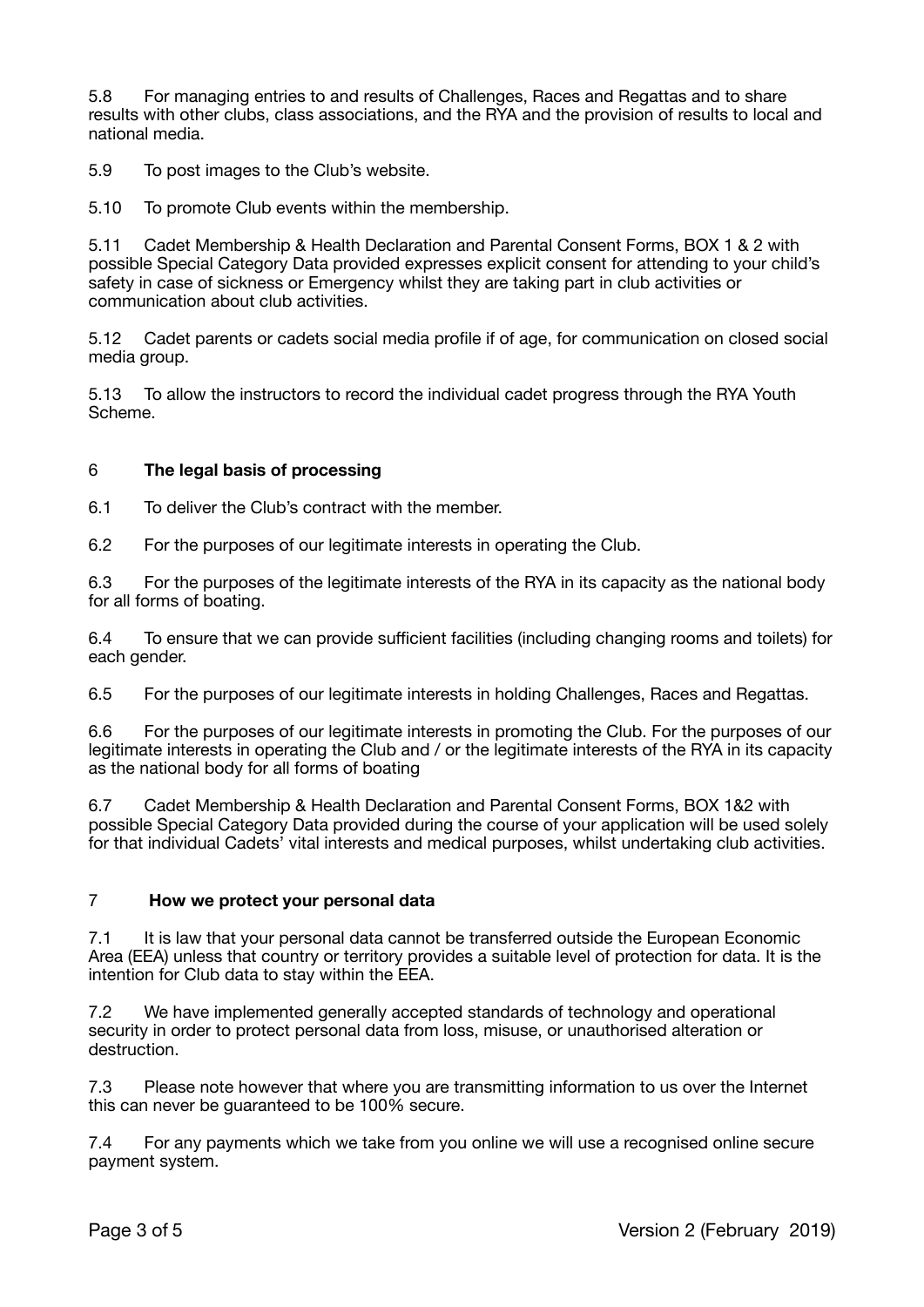7.5 We will notify you promptly in the event of any breach of your personal data which might expose you to serious risk.

7.6 Cadet Membership & Health Declaration and Parental Consent Forms with possible Special Category Data are only available to the Cadet Officer, Cadet Officer Assistant, Training Officer, RYA Qualified instructors, in case of emergency any person / organisation listed on the CYC Emergency Plan available on the notice board e.g. RYA legal.

# 8 **Access to the information you provide us**

8.1 We will never sell your personal data. We will not share your personal data with any third parties without your prior written consent (which you are free to withhold) except where required to do so by law or as set out in 8.2 and 8.3 below

8.2 We may pass your personal data to third parties who are service providers, agents and subcontractors to us for the purposes of completing tasks and providing services to you on our behalf. We will disclose only the personal data that is necessary for the third party to deliver the service and when we have a contract in place that requires them to keep your information secure and not to use it for their own purposes.

8.3 We may also pass your personal data to the RYA for the purposes of carrying out surveys when it is in the legitimate interest of the Club and the RYA to do so. The RYA may use third parties to carry out the surveys but disclose only the personal data that is necessary for the third party to do so and will have a contract in place that require the third party to keep your information secure and not to use it for their own purposes.

# 9 **Retention of data**

9.1 We will hold your personal data on our systems for as long as you are a member of the Club and for as long afterwards as is necessary to comply with our legal obligations. We will review your personal data every year to establish whether we are still entitled to process it. If we decide that we are not entitled to do so, we will stop processing your personal data except that we may retain your personal data for up to ten years in an archived form in order to be able to comply with future legal obligations. In the case of email correspondence this will be deleted after two years.

9.2 We will securely destroy all financial information once we no longer need it.

9.3 Cadet Membership Forms with possible Special Category Data are destroyed by shredding at the end of each season. New records will be created at sign up each year, or as requested by the Cadet or Guardian due to medical or personal circumstances.

### 10 **Your rights**

10.1 You have rights under the GDPR:-

- a) To access your personal data.
- b) To be provided with information about how your personal data is processed.
- c) To have your personal data corrected.
- d) To have your personal data erased in certain circumstances.
- e) To object to or restrict how your personal data is processed.
- f) To have your personal data transferred to yourself or to another business in certain circumstances.

10.2 You should be aware that if you take either of steps d) or e) that this may impact on how the Club can manage its relationship with you and could result in termination of membership.